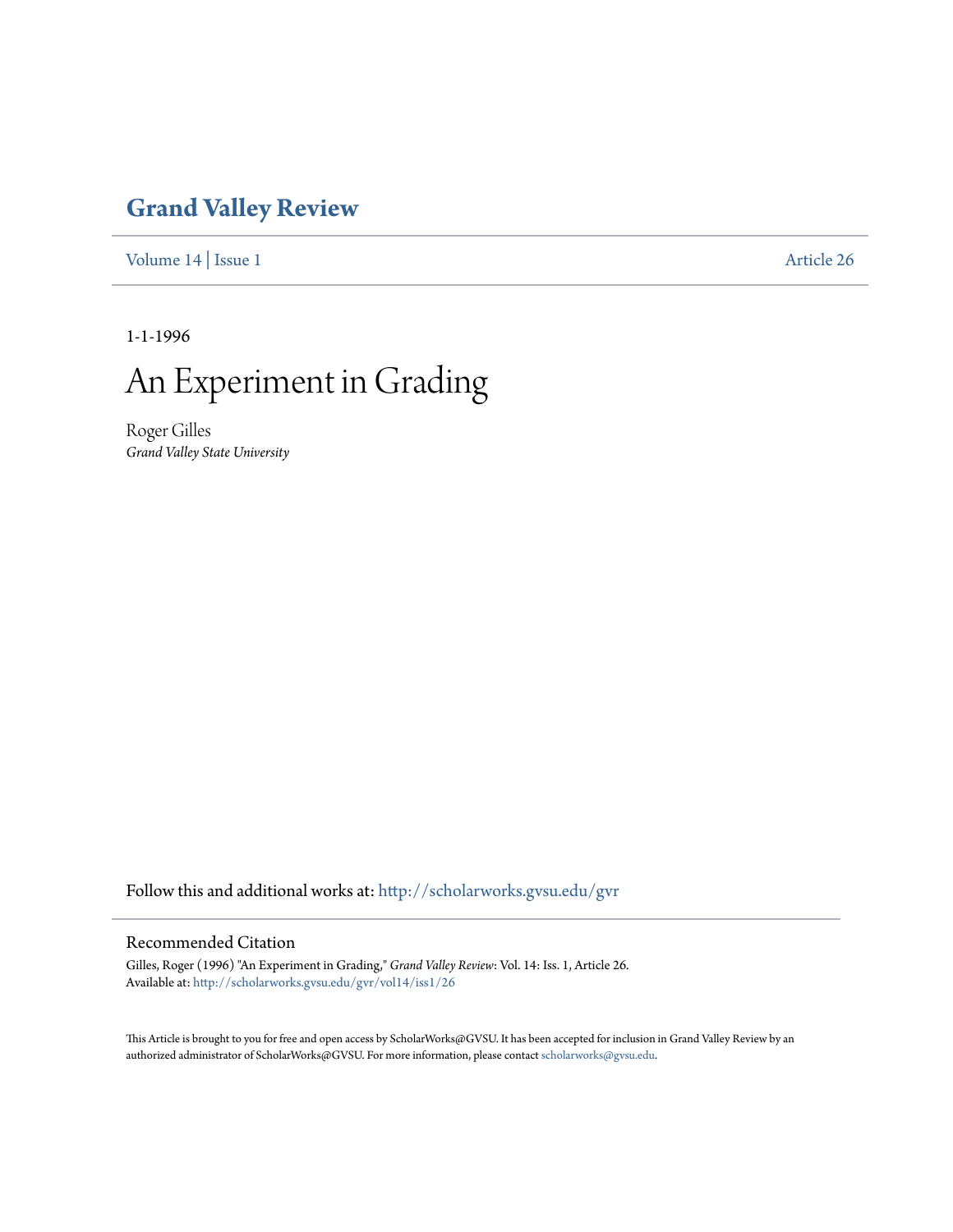# **AN EXPERIMENT IN GRADING**

## *Roger Gilles*

You've probably heard plenty of students-and teachers-grumble about freshman composition. Many complaints have to do with each different teacher's "wanting something different" and each class's having its own "completely subjective" grading scale. According to lore, a student in section D might write six ten-page research papers, sleep four nights a week in the library, and get a C in the course because she once forgot two commas, while a student in section M might write two three-page memoirs and a prose poem, sleep through most classes, and get an A because he once had a pet that died.

I'm pretty sure that neither of these extremes ever happens; still, lore is a difficult thing to overcome, and the truth is that many of us who teach composition really don't know much about what goes on in sections other than our own. For English 150 at Grand Valley we have a few published course goals, a common library component, and a list of recommended texts-but that's about it. Most of us rely on our memories of our own freshman year, our experiences as graduate teaching assistants, personnel reviews (when we sometimes get a chance to watch someone else teach freshman comp), and whatever stray remarks we hear in the hallway or restroom to help us construct our courses, design assignments, and evaluate essays.

In the fall of 1993, a group of six Grand Valley composition teachers decided to try something new. Our guiding hope was to develop common goals, evaluation criteria, and grading standards, and to share them with our students. We formed a "portfolio grading group," in which we'd grade each other's students rather than our own. Our experiment turned out to be at least successful enough to try again, so we've continued experimenting with it ever since. This semester, twenty-one of the twenty-five teachers of English 150 are participating in portfolio grading groups, and we anticipate making it a course requirement next fall.

From the beginning, our idea was to teach our classes pretty much as we always had, but, in addition, to ask our students to save their essays during the semester and then choose three, including one in-class essay, to submit for grading at the end of the term, when we'd distribute the portfolios among ourselves, making sure that none of us graded our own students' writing. Each portfolio would be read and evaluated by two teachers. If those two teachers disagreed by a full letter-grade or more, a third teacher would grade the portfolio, and the two closest grades would be averaged. We agreed that the portfolio should count for at least 60% of each student's final grade in the course. We wouldn't assign any grades during the term itself, except perhaps for quizzes on readings, homework assignments, participation, and the like. We agreed to meet every week or two to discuss sample student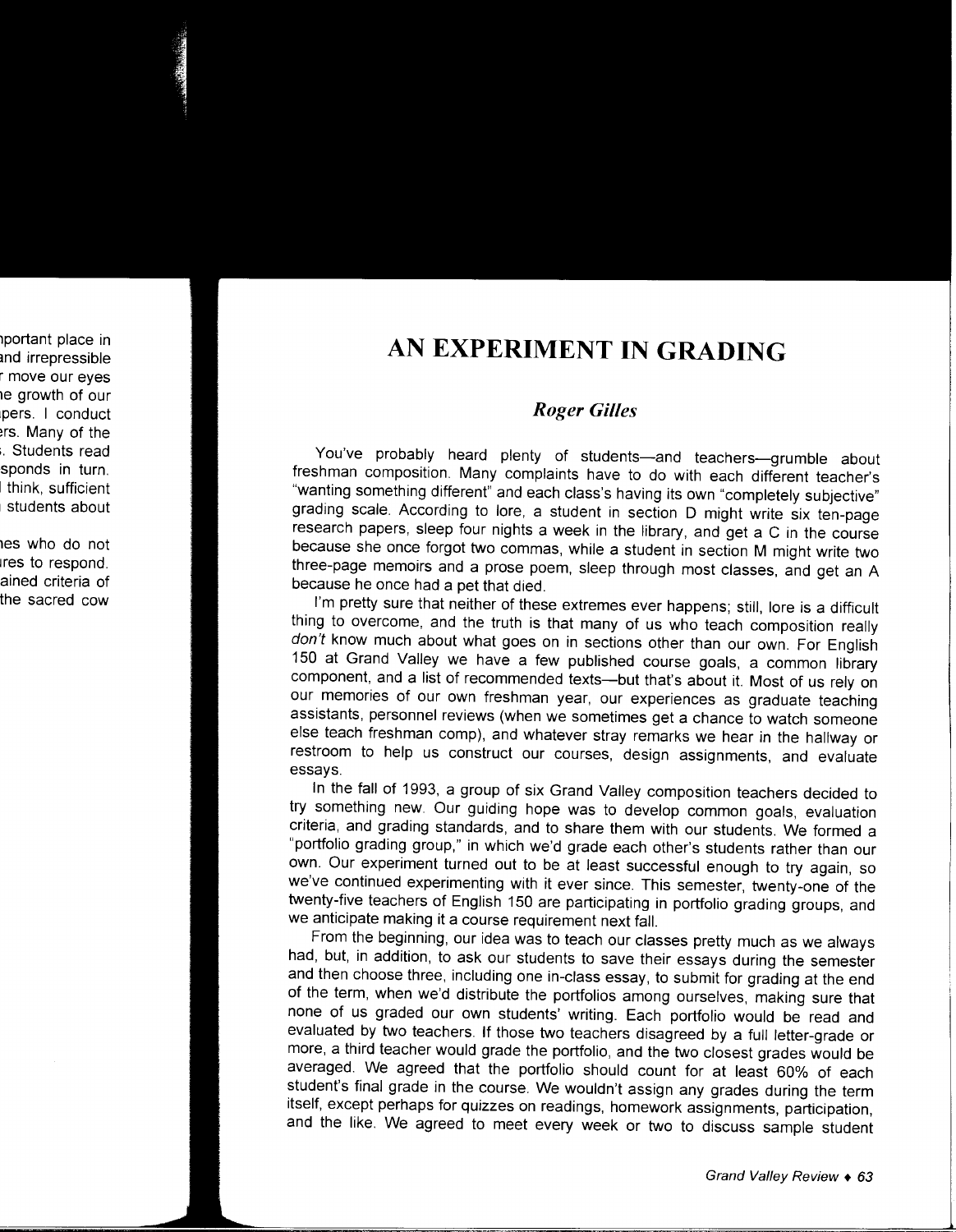essays and our responses to them and negotiate a common set of expectations, so that we'd all grade the final portfolios in just about the same way.

#### **Our Procedures and Goals**

First, we did not want to force ourselves to change whatever individual approaches we'd developed and found to be successful. Our original group was a diverse one: Ron Dwelle, a long-time Grand Valley veteran and an experienced magazine editor and writer with a very practical bent in the classroom; Roz Mayberry, also a veteran Grand Valley teacher and one-time Outstanding Teacher of the Year, who typically asked her students to read Plato, educational autobiographies, and nature writing; Rob Watson, a visiting professor with a degree in American literature, who assigned three or four novels per semester; Patricia Quattrin, also a visiting professor, with a degree in medieval literature, who used a challenging reader called The World of Ideas, a collection of essays by great thinkers; Diane Rayor, a third-year assistant professor and classicist who used Ovid's Metamorphoses as the basis for her writing assignments; and I, a secondyear assistant professor with a degree in composition, who used a compilation of former students' essays as the central text for the course. Clearly, we had varied degrees of experience and varied academic specialties, and although we all felt comfortable in the composition classroom, we all felt we could improve. Our purpose was not to change any of our texts or assignments, but to see if we could achieve common goals and develop common standards, as well as retain whatever uniqueness we brought to our classes.

We asked our students to submit their portfolios at the end of the semester, rather than grading individual essays throughout the term, because we knew it would be nice to read and comment on our students' drafts without worrying about grading them-and as you know, it is a worry when you know that everyone receiving less than a B+ will either storm out of the classroom or knock teary-eyed at your office door the next morning. As responders to student writing, we could focus entirely on suggestions for improvement and on treating every draft as a potential portfolio submission. We never felt justified in telling a student that a paper was good enough as it was. Every draft could be improved. Our portfolio system encouraged us to take on the role of coach with our students, helping them and pushing them as they practiced academic writing in our classes.

Some students did feel uncomfortable with this no-grades approach. My own students would usually feel better, however, when I compared the old way to this new way. Previously, I might assign and grade five essays, each counting for 20% of the final grade. Many students, I explained, would begin the semester rather slowly with C's and low B's, but then they'd hit their stride and end up with a couple of A's or high B's. Under the old grading system, such students would average out to a grade of B- or C+. Our portfolio system, on the other hand, allowed students to revise their essays right up to the final day of class, so that they could take full advantage of whatever they'd learned or developed during the semester. There was a nice logic to it, and again it brought to mind the coaching analogy. As a swimming coach, I would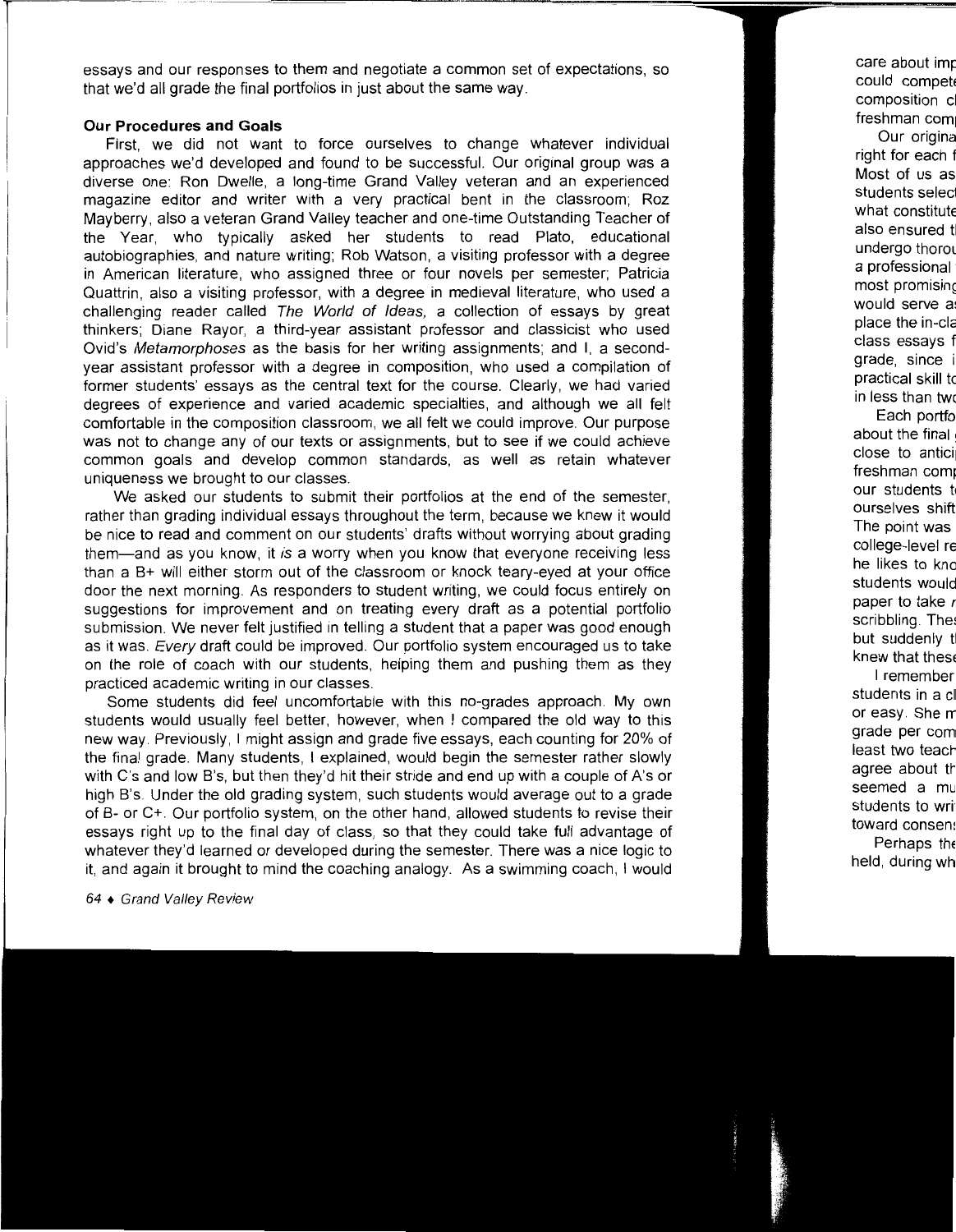care about improving my students' racing times in their training sessions so that they could compete well on the day of the first meet. The point of the freshman composition class, after all, is to prepare students to write well in classes after freshman comp.

Our original portfolio group decided that three student essays would be about right for each final portfolio: two regular out-of-class essays and one in-class essay. Most of us assigned three to six out-of-class essays during the term, and we let students select their best work for grading, so that they too would have to think about what constitutes good writing and could make their selections carefully. The system also ensured that at least two of the drafts we'd comment on during the term would undergo thorough revision before final grading-approximating, perhaps, the process a professional writer might go through: starting many projects but completing only the most promising, usually in consultation with a number of editors. The in-class essay would serve as a kind of confirmation of a student's ability. We asked students to place the in-class essay at the end of each portfolio, so that we'd read the two out-ofclass essays first. We'd use the in-class essay to confirm our idea about the final grade, since in-class writing is a common form of college writing and a good, practical skill to have in the workplace as well. Most memos, for example, are written in less than two hours.

Each portfolio would have at least two graders. If there was strong disagreement about the final grade, we'd consult a third reader. We realized that this process came close to anticipating what would happen to our students once they moved past freshman composition, when they'd write for other teachers, not for us. In preparing our students to write for others now, rather than in the distant future, we found ourselves shifting perspective-again, to that of coaches, or tutors, or facilitators. The point was no longer to satisfy us, but to satisfy the reading requirements of any college-level reader. "One of the teachers in our group," I'd report to my class, "says he likes to know what the point of an essay is before he turns the first page." My students would scribble this in their notebooks. "Another says that she wants an A paper to take *risks* with the material, to *challenge* her ideas about the world." More scribbling. These were many of the same guidelines I'd always given to my students, but suddenly they seemed much more real, more relevant, because the students knew that these other people would be looking for them.

I remember once explaining to a colleague that before we had portfolio groups, all students in a class would be graded by a single teacher. That teacher might be hard or easy. She might prefer a thesis in the first paragraph, or she might take off half a grade per comma splice. Now, with team grading, each student was graded by at least two teachers-both with their own preferences, to be sure, but both having to agree about the final grade. If they didn't, a third teacher would be consulted. It seemed a much fairer system to me because, simultaneously, it encouraged students to write for as broad a range of readers as possible and teachers to move toward consensus on their own expectations as readers.

Perhaps the most important part of our process was the regular meetings we held, during which we'd discuss student essays and share our grading tendencies. In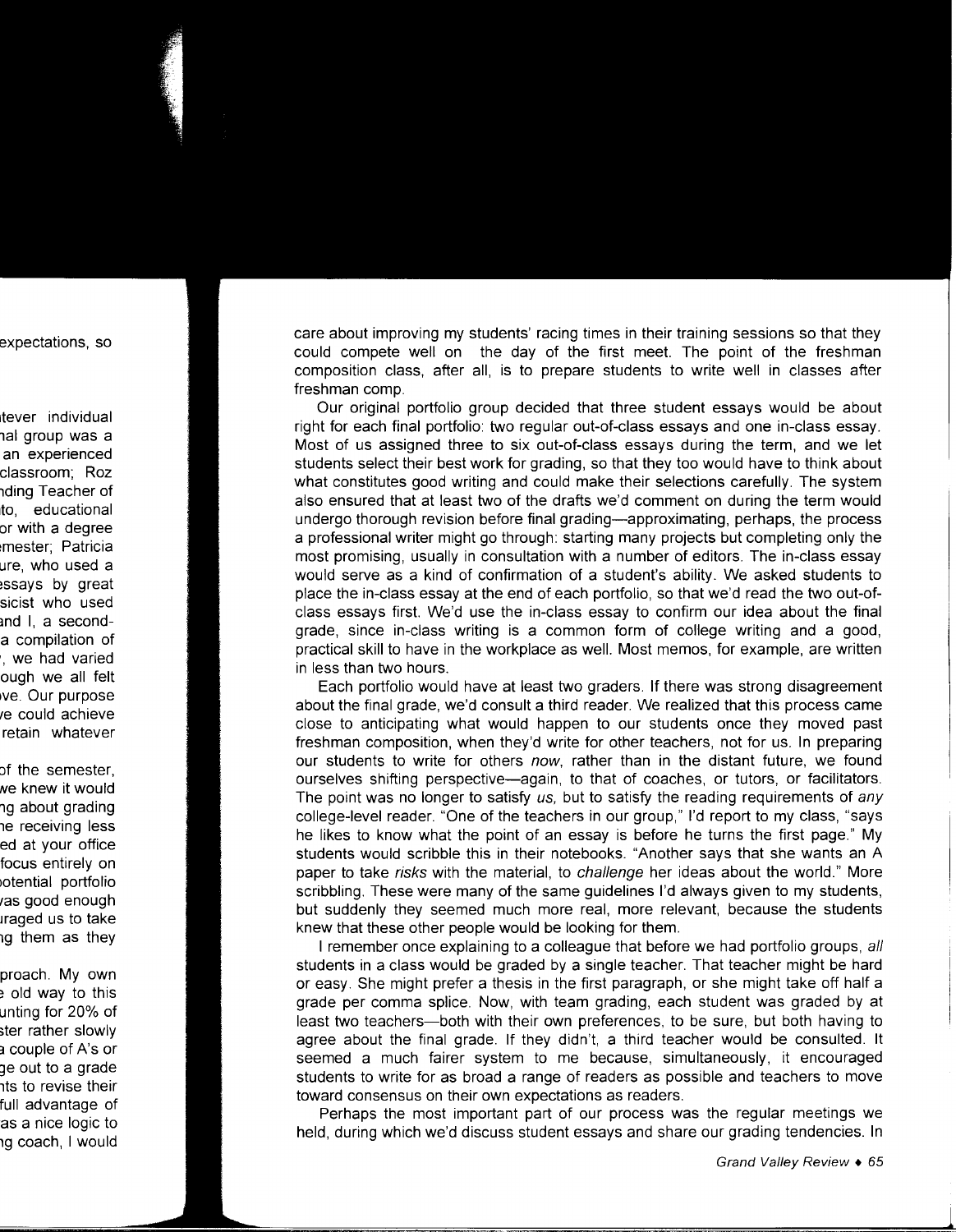our busy academic lives, we rarely get a chance to sit for an hour and talk about student writing. Suddenly, we were doing this ten times a semester. I remember being struck by the wonderful engagement—the joy—evident in the writing of the students of Roz Mayberry. "How do you get your students to care so much about their writing?" I'd ask. And Roz would describe the activities she used to help her students select topics. She would share with us the readings she used to guide and inspire her students. In just one semester, I learned a tremendous amount from Roz Mayberry. Each of us had something different to offer the group. When we discussed poor writing, we'd share our strategies for advising students on their revisions. We'd discuss how to mark usage errors, and when, and to what extent. We'd talk about conferencing techniques and the art of writing clear assignments. And of course we'd talk about the grading scale. If one of us argued that an essay was a B, the rest of us would ask the person to explain why it wasn't a C. We tried to pinpoint the differences between each grade. We didn't always agree, of course, but, as the semester wore on, we came closer and closer to consensus. Finally, the meetings felt more like faculty development than anything else. We were learning.

These meetings also helped our students. I'd report on our discussions to my classes. "What do they think of block quotes?" my students would ask. I'd promise to ask at the next meeting, and when I reported back that the entire group agreed that block quotes should be used sparingly, if at all (a couple of us even admitted to skipping block quotes when we read scholarly articles), the students wrote that down-or at least paid close attention.

Our main goals, then, were to create a realistic writing environment for our students, one in which the readers were known to hold common values and expectations, but were not known personally by the writer; to encourage a natural teacher-student relationship in which the teacher took on the role of coach rather than judge; to provide opportunities for students to evaluate their own writing and select the most promising essays for thorough revision; to give composition faculty the chance to learn from one another in a regular but relatively informal schedule of gatherings; and finally, to discover the similarities and differences in our choice of texts, our classroom approaches, our assignments, and our strategies for responding to student writing in the hopes of establishing a common ground-a foundation for this one class that all of us in the English department regularly teach.

### **Student and Faculty Responses**

We expected that some students would feel uncomfortable with this kind of system because, first, they receive no grades on their writing until the end of the semester; and second, their writing is graded by teachers other than their own. In course evaluations of my own classes, these have been the two most common complaints about the portfolio system. "It would be nice to know how you are doing before the end of the class," is the way one student put it. Another said, "I don't like the fact that other profs grade our papers. We are writing in a style to make Roger happy. We don't know what the others want. Roger is teaching us—not them therefore, he should grade our papers." With this portfolio system, we are working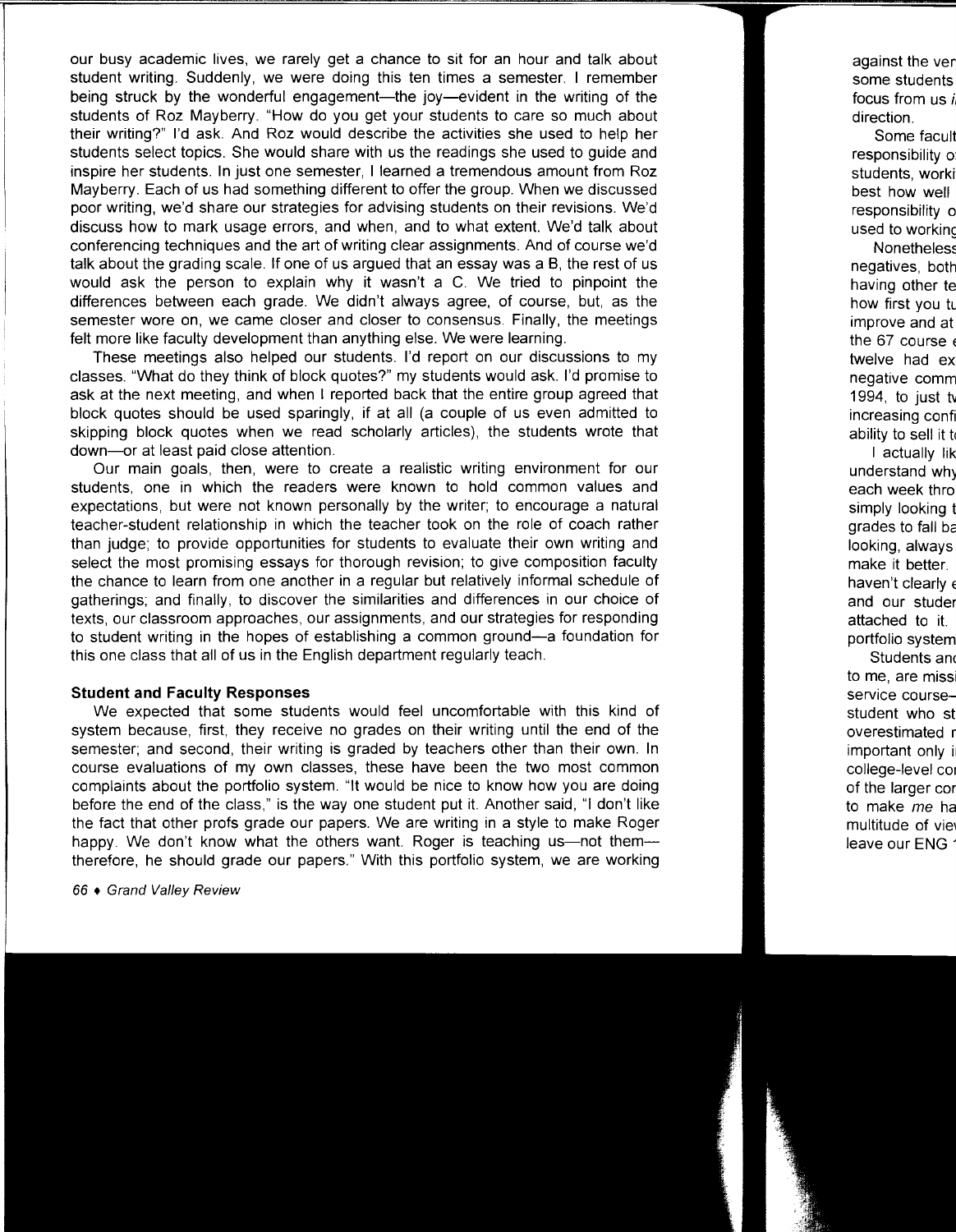against the very teacher-centered focus of most instruction, so it's not surprising that some students resist. But we feel confident that in encouraging students to shift their focus from us individually to academic readers in general, we are moving in the right direction.

Some faculty have also resisted. We are trained to accept and take seriously the responsibility of assigning course grades. We spend over fifty hours in class with our students, working with them, watching them work, so it makes sense that we'd know best how well they've done in the course. It seems wrong somehow to pass the responsibility on to others-a breach of some student-teacher contract that we're used to working under.

Nonetheless, I would have to say that the positives have outweighed the negatives, both for students and faculty. The same student who complained about having other teachers grade his or her writing, for example, later wrote this: "I like how first you turn in a response draft. He doesn't grade it, but he tells you what to improve and at the end of the semester you turn it in after you have fixed it. .... " Of the 67 course evaluations from my three semesters using the portfolio system, just twelve had explicit negative comments about the system-and the number of negative comments has been decreasing, from six in fall, 1993, to four in winter, 1994, to just two in winter, 1995. Part of that trend probably has to do with my increasing confidence in the system, and part of it may have to do with my increasing ability to sell it to students.

I actually like the tension that's created in the "no grades" writing class. I can understand why students might prefer to know exactly where they stand, as writers, each week through the semester. But I prefer a classroom in which the students are simply looking to improve, regardless of where they happen to be standing. Without grades to fall back on, my responses to student writing must be detailed and forwardlooking, always based on the assumption that the student will rework the piece, try to make it better. If my students don't know where they stand, perhaps it's because I haven't clearly explained my response to their writing. In other words, I think both we and our students can understand and evaluate writing without a grade's being attached to it. That's what people do, every day, outside of the academy. The portfolio system challenges us to respond to writing in the same way.

Students and teachers who are bothered by the team-grading approach, it seems to me, are missing something essential about freshman composition. It is, at heart, a service course-which is to say that it "serves" the larger university community. My student who strove to learn what made *me* happy either misunderstood me or overestimated my importance in the world. My happiness with a student paper is important only insofar as I am able to represent or embody the expectations of the college-level community in general. Indeed, if my expectations are at odds with those of the larger community, I may actually be hurting my students by encouraging them to make *me* happy. The portfolio-grading groups are an attempt to represent the multitude of viewpoints and expectations that our students will be facing after they leave our ENG 150 classrooms. Someday, I hope we can include non-English faculty